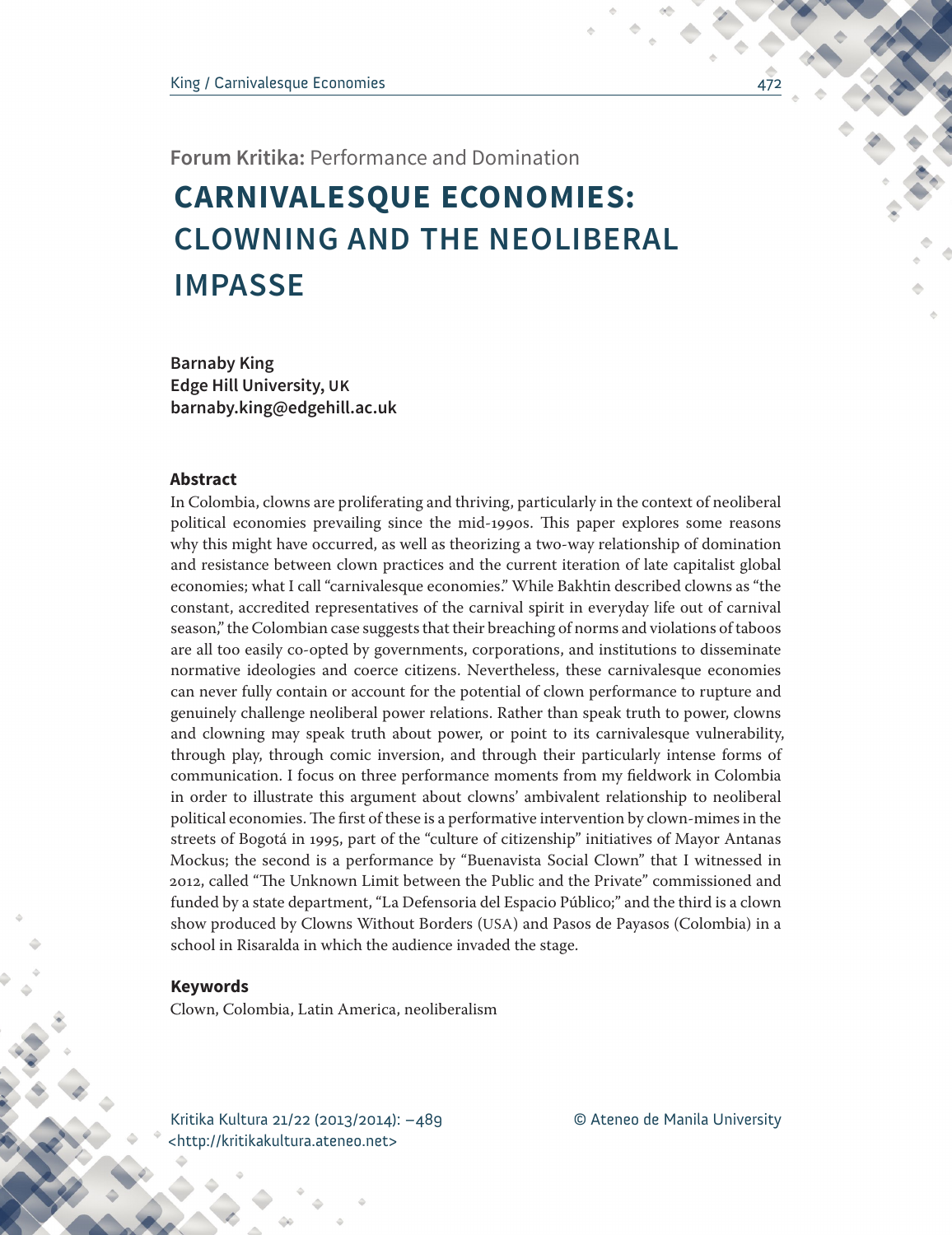# **About the Author**

Barnaby King is a lecturer in performing arts at Edge Hill University (UK). He is an artist/ scholar, specializing in clown, humor, and festive performance in their relationships to local political economies. He recently completed his PhD in Performance Studies at Northwestern University, where his dissertation focused on political valences of clowning in Latin America, in particular Colombia. He is also a solo performer, director, and founder of the Clown Encuentro, an international festival of clowning..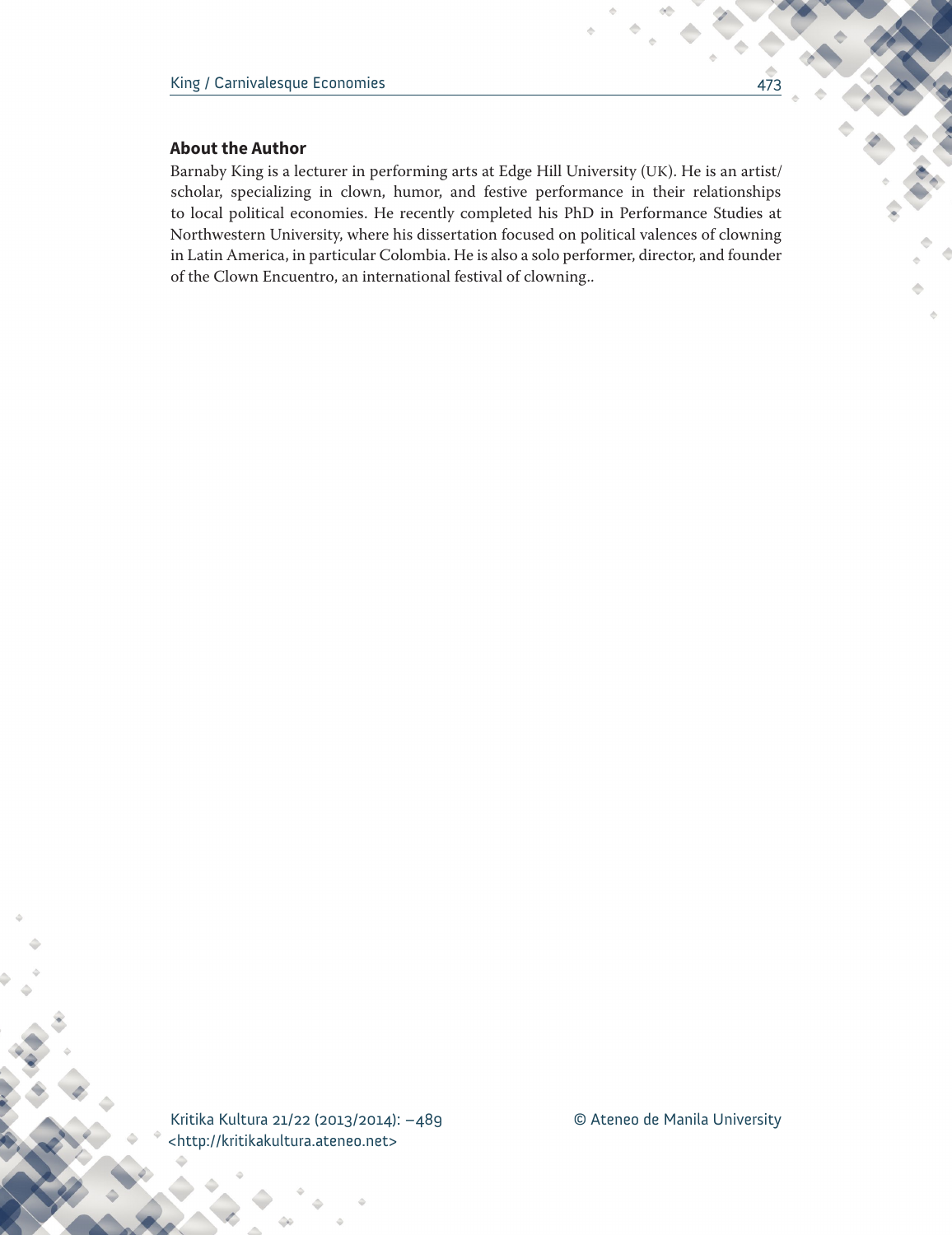# **Introduction**

This essay is another performative iteration of a conference paper/performance that I gave at Edge Hill University on 23 March 2013. I cannot claim that it is a faithful reenactment or reconstruction of what was witnessed there, since its self-evident textuality bespeaks its transformed ontological status, a shift from repertoire to archive, an adaptation necessarily undertaken in order to satisfy the scholarly requirements of a special edition of *Kritika Kultura*. Yet this transition from stage to page does not make it any less subject to the vagaries and variability that attend the performative, any less prone to what Dwight Conquergood called "promiscuous traffic between different ways of knowing" (145), or any less liable to transgress the leaky and contingent boundaries that separate theatre from the everyday, one mode of scholarly expression from another, or words on a page from the kinetic impulses conjured in a person's body as they read them. Insofar as this paper performs and is thus fully present in the "doing" of performance, it also participates in the "thing done" of past performances and iterations (Diamond  $4-5$ ), both recording and reconceiving them. This essay, therefore, is neither an attempt to authorize a performance that is assumed to have disappeared. Nor is it a nostalgic trace of a historical event. Rather, it is an invocation in the present moment of the ever-accumulating palimpsest of temporal and performative layers of which it, too, is now part. That is, it demonstrates how performance "recalls, lingers, and persists, expanding and even exploding the confines of synchronic temporality, appearing as the ongoing opening of history rather than the closing gates of its departure" (Bloom, Bosman, and West 167-8).

I have chosen to represent this simultaneous "netting together" of performative iterations in a dramatic format, partly because this quite fittingly suggests the productive way in which Bloom, Bosman and West's notion of "intertheatrical citationality" not only preserves past performances, but also "prepares future performances" (169). It is therefore both transcript (a record of a live event in the past) and script (a text written to be performed in the future). Since it is delivered by only one performer it might also be considered a monologue. Yet within this overarching script many other scripts, characters, and performances, both real and implied, jostle and compete. One of these scripts is the scholarly research paper allegedly written by Barnaby King for the Performance and Domination Colloquium, but which never gets delivered in its entirety. Professor Teddy Love, the clown who stands in for Barnaby when he fails to appear, begins by reading this script and faithfully performing the role of the serious scholar. In the script below, the text contained within shaded boxes denote the passages of the paper that he reads, as it were, verbatim. Text that appears outside the boxes, however, designates the clown's seemingly improvised deviations from the paper either to reflect upon it or, finally, to depart completely from it. Professor Teddy Love's clownish rendition of the paper also includes his actions and his interactions with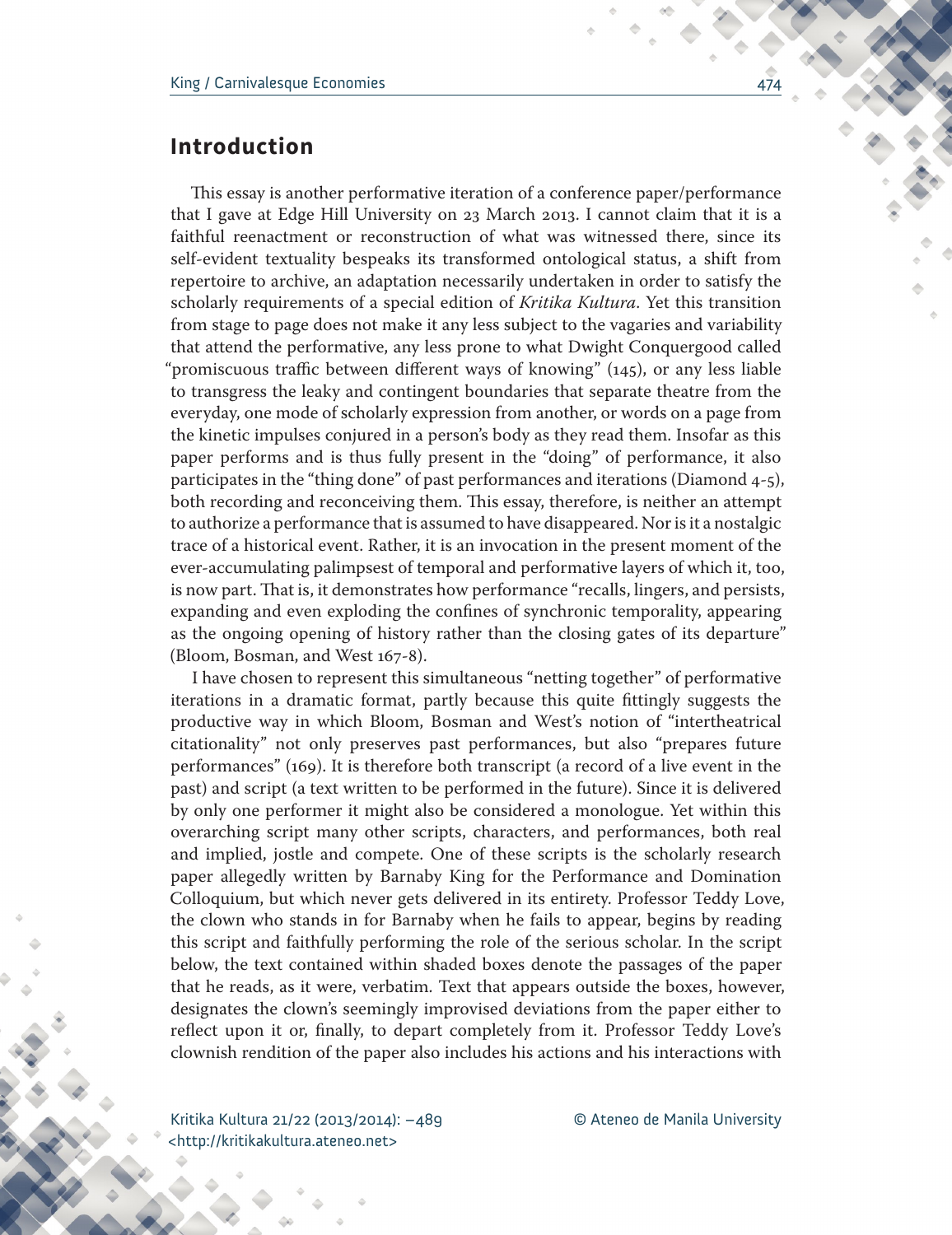the audience—some rehearsed, others spontaneous. Meanwhile, physical gestures, tone of voice, and facial expressions are expressed as conventional italicized stage directions.

Within these two basic scripts (Barnaby's paper and Teddy's rendition of it), are contained more scripts, however. In Barnaby's paper, for example, there are descriptions of clown performances he witnessed in Colombia, mobilized as evidence to substantiate his argument about Neoliberalism and clowning: mimes directing traffic on the streets of Bogotá; Buenavista's Social Clown's performances of citizenship; and a clown show in a school that gets overwhelmed by a crowd of children. Yet Teddy reads them not as descriptions of past events, but rather as scripts to be performed. And he does so with evident enjoyment, sometimes using audience volunteers to help him play other roles. In so doing, they unfold and exceed their containment within the academic "script," as they become performances in their own right, contiguous and in tension with the scholarly performance and the clown performance. Of course the fact that all these scripts are, in the pages that follow, contained within a single script, serves as an ironic reminder of the scholarly pressure to contain and textualize once again. While the clown, in the performance at Edge Hill, rebelled from his original script and began improvising, these improvisations are now once again fixed, a documentary trace of a historical "fact." That is, even something as ephemeral and chaotic as a clown's ramblings are pressed into service as evidence for another academic paper, and the journey comes full circle.

However, just as the clown was able to undermine the staid performance of scholarship through a quirky performance of failure, so too this new document may be considered both archival transcript and suggestive play script, a scripted monologue of sorts that could potentially be re-enacted, or restaged and therefore subject to new performative transformations in imagined and real future moments. Had I chosen a "historical reconstruction" format for this reflection on my clown performance, this might have suggested an attempt to capture the past and find closure. The choice to present it as dramatic script, conversely, suggests a lack of closure, and invites or predicates future iterations, since a script is always a performance in the making, in potential, not yet realized. That is, it gestures to many possible performative interpretations, and thus, in part, recuperates the clown's improvisational flair from the risk of historical stasis.

I invite the reader or performer to re-present (in the sense of "to make present again") the clown's ramblings in this script, since they themselves were something of the time, of the place, of me, of us. This is particularly evident in the script when the clown dejectedly admits to the convener of the colloquium, "Victor, I don't think we can publish this doom and gloom in *Kritika Kultura.* According to this, clowns are not very critical. In fact they're pretty hegemonic." Such playful self-referentiality is entirely appropriate to the form of a clown performance in which the truth of the performative situation, its inherent power structures, must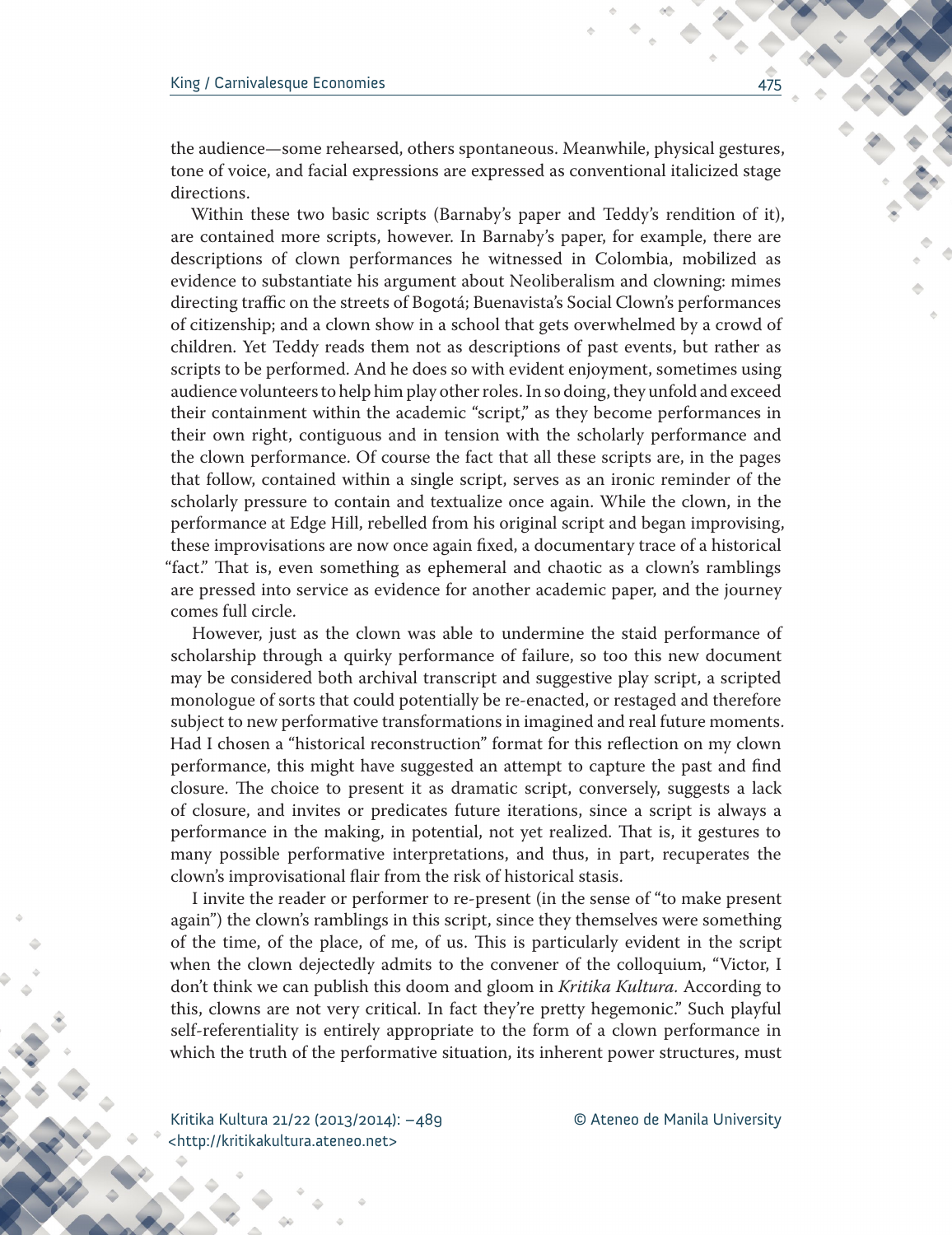become the object of knowing critique and comment. Contained within this simple comment is the double admission that the clown is actually me, Barnaby King, performing, since he admits to complicity with Victor Merriman in the knowledge that these papers are to be reviewed and published. Whose name will go on that published essay, the audience wonders—that of the original paper writer, Barnaby King, or that of the new paper performer, Professor Teddy Love? What are the stakes when these are actually one and the same person? What does this do to the validity of the clown's acerbic critique of the paper if we know that it was really the person performing the clown who wrote it?

The apparent separation of the paper's elements into three voices (the clown reading the paper, the clown's voice commenting on the paper, and the stage directions that describe the clown's actions) is an editorial choice, and it could have been done differently. Indeed, this particular separation of texts and contexts is designed to raise more problems and questions than it can resolve, by inviting a range of disparate interpretations caused by the limitless possible permutations and connections across the different voices. It is less a critical intervention, and more an invitation to critique.

# **The Performance**

*[A slightly run-down black box rehearsal studio in a university Performing Arts department. About twenty scholars and artists are seated in roughly arranged chairs facing the stage area, at the back of which is a white projection screen. On the screen are the words "Carnivalesque Economies" written over a photograph of a graffiti image of the Liberator, Simón Bolívar, wearing a red nose. On the stage a man paces about, looking at a paper he is holding. Judging by his red nose, black pants with bright yellow stripes, dark blue school blazer with yellow edging, sparkly purple shirt, and bowler hat that is a little too small for him, he is a clown. The event is an academic colloquium on performance and domination. The session moderator, an important-looking man with short grey hair and a moustache, gets up to explain that Barnaby King, the next presenter, has been unable to attend, but that luckily a real clown, Professor Edward Love (Teddy), has been found to read the paper in his stead. The audience applauds. Teddy stands before the audience with paper in hand, looking slightly nervous, and overly compensating for his nerves by trying to appear authoritative and serious. He begins in a formal tone, reading directly from the paper.]*

#### TEDDY:

In 1993 Antanas Mockus was rector of the National University in Bogotá. Everyday he was confronted by radicalized Marxist students wearing masks and throwing fireworks. He was known for his unorthodox methods of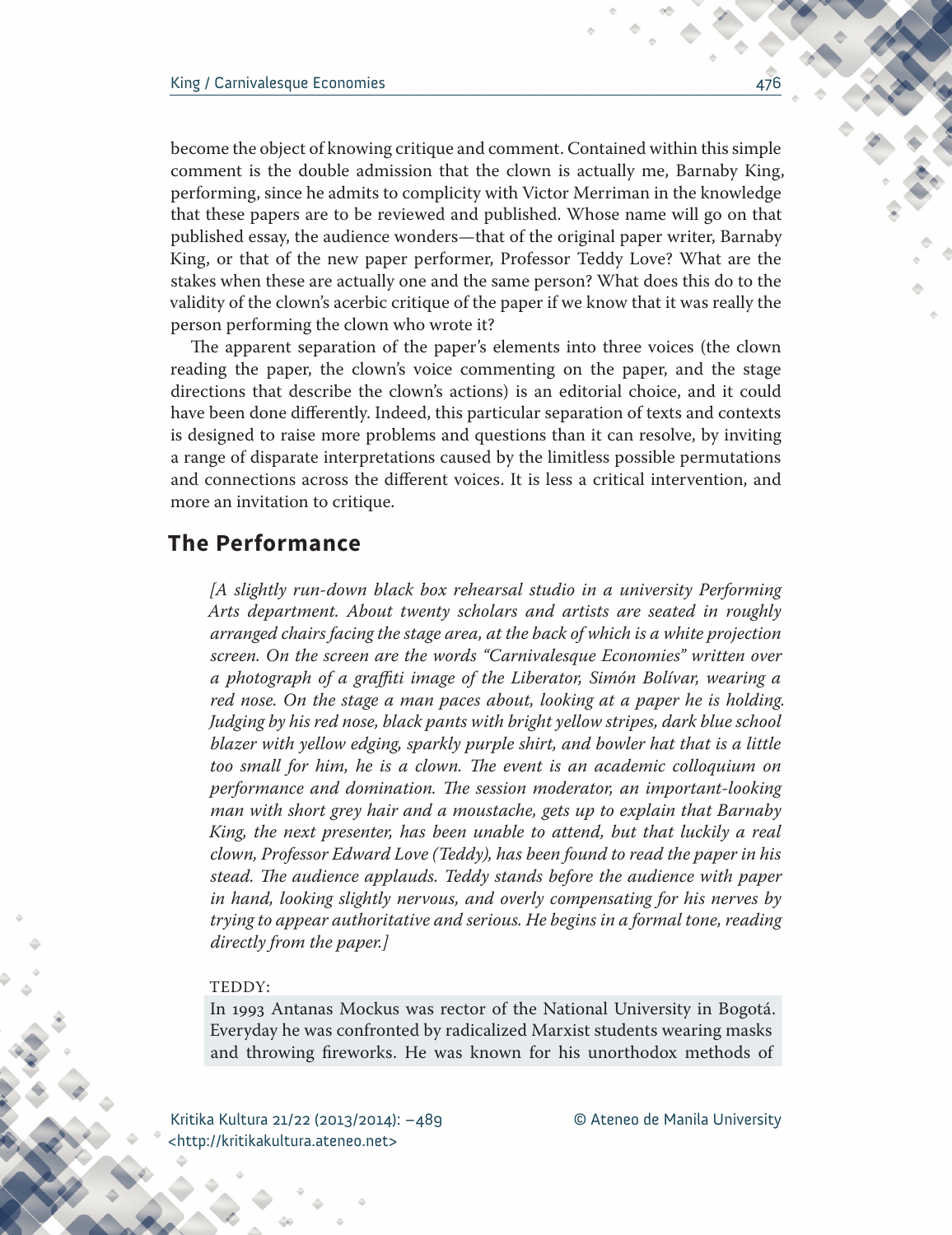conflict resolution. But one day, in front of 2000 demonstrating students, his unorthodox methods would shock the entire country. Many people believe that a transformation of Bogotá began right there in that moment. Play video.

- TEDDY [*Realizing this is not part of the paper but an instruction*]: Oh, I see. Play video. [*Teddy activates a video, which shows a grainy image of a bearded man on the stage of a large auditorium, staring out, frustrated and impotent, at a sea of anarchic protesting students.1 In the video a voiceover, presumed to be the voice of Mockus himself, reflects on his feelings at that moment: "Maybe murderers feel like this. They can't take the humiliation. They have to do something. What I did was to connect two extremes: extreme contempt and extreme submission." The fuzzy television footage shows Mockus resolving to do something. He unzips his trousers, lets them drop to his ankles, turns to face upstage and bends over, displaying his bare buttocks in the direction of the rioting students. Teddy looks appalled. He rushes to stop the video, but only succeeds in freezing it on the offending image*.]
- TEDDY [*flustered and trying to cover the image as he speaks*]: I'm so sorry about that. I had no idea. I… I…back to the paper, the paper.

The idiosyncratic rector connected two extremes – extreme contempt and extreme submission – setting the tone for two decades of clownishness in the public arena. Although it was shocking at first, it involved the "unification" of disparate ideas that Freud says is characteristic of the technique of jokes, in which "new and unexpected unities are set up, relations of ideas to one another, definitions made mutually or by reference to a common third element" (66). In this improvised moment, two things normally kept apart were explosively brought together, creating something new: the third element.

TEDDY [*Looking up from the paper as if trying to figure something out*]: Two things explosively brought together? Oh, you mean extreme contempt and extreme submission. [*Teddy plays with these concepts, making exaggerated gestures for each, going back and forth between the two faster and faster, finally ending with a reenactment of the moony. Triumphantly*.] Aha! The Rector's Rectum. That must be the "third element."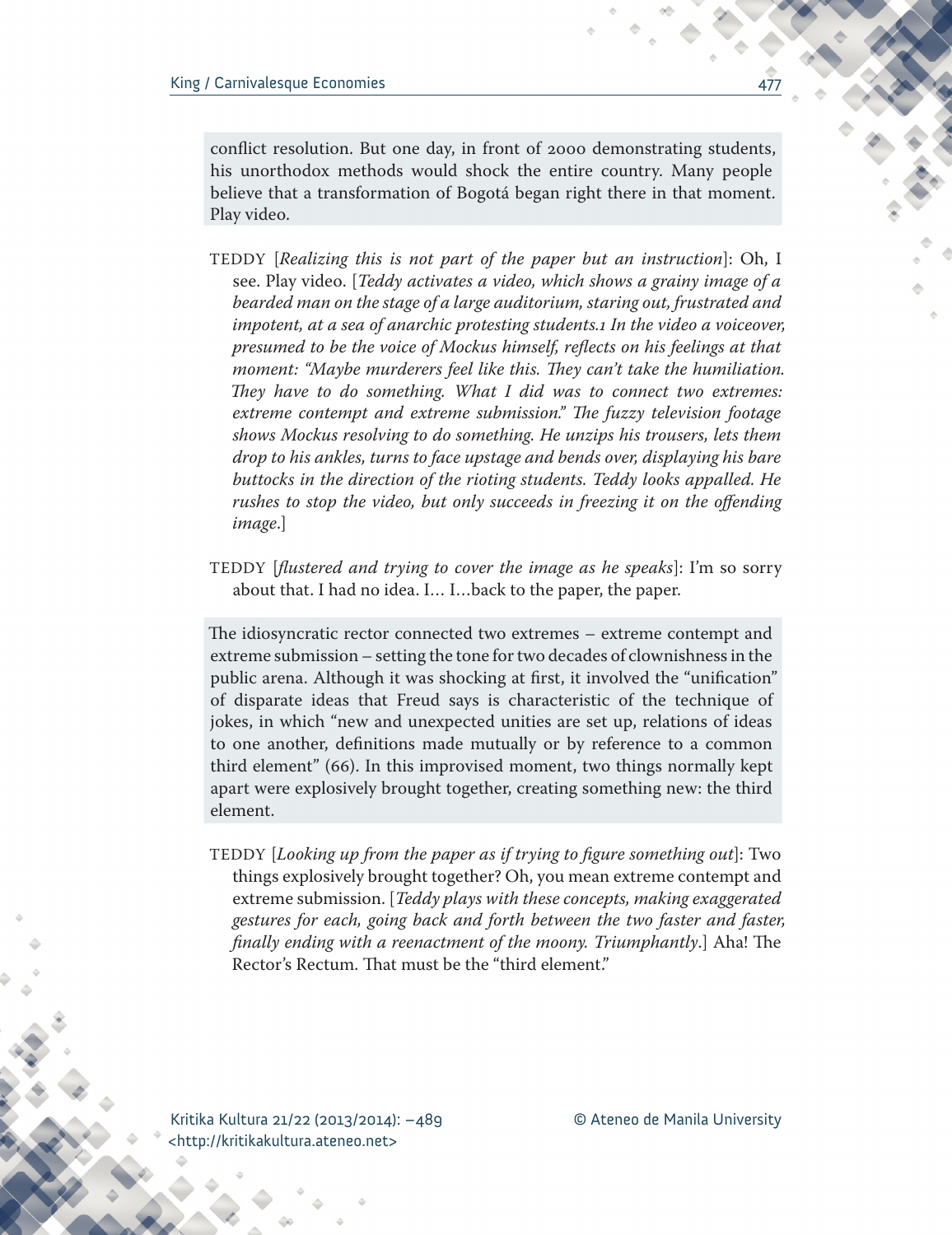Freud also calls this kind of logical short circuit "condensation."<sup>2</sup> The pleasure produced by such condensation or unification is very often socially purposeful, making jokes an example of what J. L. Austin calls the "performative" (15). That is, they do something.

TEDDY *[Pointing to his own back-side, and grinning at the audience]:* Well mine certainly does something.

Mockus's clownish act of condensation was indeed a kind of performative act, which had the direct result of forcing his own resignation. But this was not the end of the story. Later it became both a cause for laughter and the starting point for widespread social transformation.

TEDDY *[Laughing at his own puerile humour]*: I can see the headline now: "rectal condensation leads to rector's resignation."

In the weeks that followed, Mockus stood as mayor of Bogotá and won by a landslide. Paradoxically, the shock factor of Mockus's clownish act, softened by its ridiculousness, made him seem trustworthy: an inversion of the common stereotype of politicians. Once in power he continued in this clownish vein, introducing ridiculous-sounding policies such as selfimposed alcohol curfew, a women's only night on the streets of Bogotá, a voluntary household tax, and an army of clown-mimes replacing police on the streets.

*[During this last section of the paper, Teddy becomes more and more cynical and disbelieving as he reads about Mockus's initiatives, finally breaking out into laughter when he reads about the clown mimes. An image comes up on the screen of a line of clown mimes on the street in Bogotá, standing in front of a bus, doing an act.]*

TEDDY [*with sarcasm*]: Oh, that's a good one. I suppose they gave out squirty flowers and custard pies as punishments.

[*Teddy zips his mouth shut as if to indicate he is now a mime. He goes into a sequence of movements, imitating his idea of the clown mimes. He makes a mess of it and sends the traffic into confusion. He pretends to be giving a*  beautiful flower to a member of the audience and then squirts them with water, *or gives them an electric shock handshake. The following section is delivered sitting down, in a formal "newsreader" voice.*]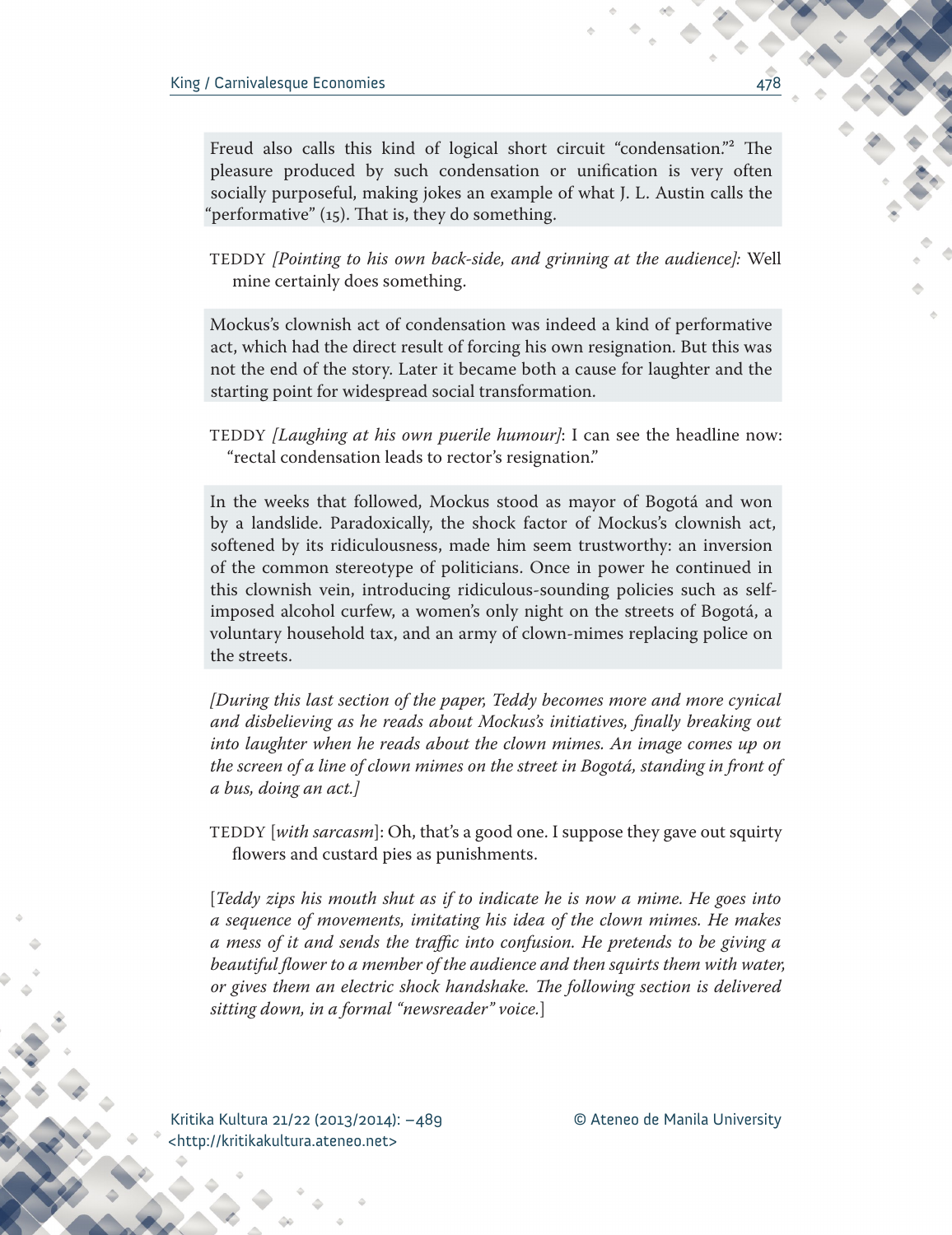Statistics demonstrate a dramatic fall in traffic offenses and accidents during the years of the mime project.<sup>3</sup> The mimes were effective in just the way that the authorities wished them to be, doing the job of the police but by different means, and clowning was being employed as an indirect means of social coercion that worked since the pleasure it provided distracted from its disciplinary nature. Again, Freud describes how a joke can "bribe the hearer with its yield of pleasure into taking sides with us without any very close investigation"  $(103)^4$ 

## TEDDY [*Amazed, and slightly appalled*]: Clowning by stealth!

Since Mockus's clown-mime initiative, Bogotá has experienced a "clown boom." This phrase captures not only the proliferation of clowning into all walks of public and private life but also its ambivalent link to money, the logics of global capitalism, and of course neoliberalism. William Mitchell describes clowning as a "critical practice" that employs "hegemonic humor."<sup>5</sup> Putting together Freud's tendentious jokes with Mitchell's hegemonic humor points to a politicized view of clowning in which carnivalesque performance is contained within political economies: carnivalesque economies. Mockus's mimes not only changed Bogotá. They also foreshadowed the adoption of clowning as an instrument of control that exemplifies what Mbembe calls "zombification" in which grotesque and vulgar aesthetics are not only useful as tactics of resistance but are "an integral part of the stylistics of power"  $(116).$ 

# TEDDY [*takes on the aspect of a military dictator, holding his hat over his chest*]: Neoclowniberalism.

President César Gaviria's 'apertura' policy of the 1990s opened up Colombian markets to globalization, structural adjustment loans, and foreign investment that improved life in Bogotá for vast swathes of the population. What had previously been known as a dangerous, lawless urban chaos transformed into a well-ordered metropolis with increased safety and a range of new cultural amenities. One of the stated aims of this policy was to address poverty yet the National Bureau of Economic Research and the Center for Economic Policy Analysis both cast doubt on these claims. As Lara D. Nielson and Patricia Ybarra explain, "Latin Americanists are acutely aware that any reference to Neoliberalism supplies a kind of doublespeak for economic restructuring, increased disparity in wealth, and a severely diminished middle class, as well as the repressive silencings of military governance and widespread everyday suffering" (7).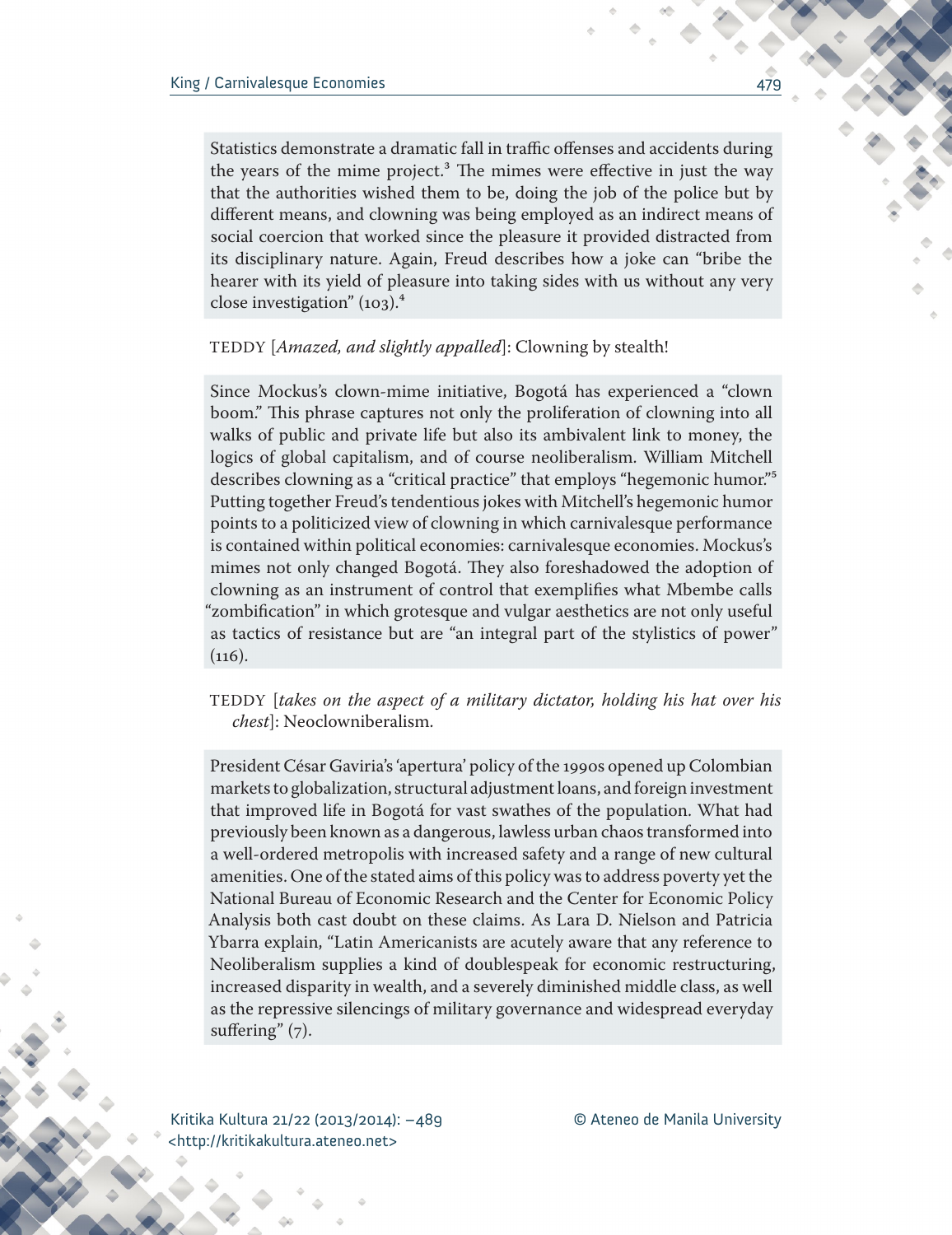TEDDY: Well, that doesn't sound good. But how does it affect clowns? [*Suddenly defiant*] They can't silence us.

After the hard structural adjustment of the 1990s, a particular softening of Neoliberalism occurred, which Maurya Wickstrom calls "social partnership initiatives," in which the government solicited the support of the citizens (and the clowns) in applying policies that were supposedly of common social benefit.<sup>6</sup>

TEDDY: Oh I get it. [*He takes on the role of a* POLITICIAN, *putting on an American accent and shaking hands with audience members*.] Welcome to neoclowniberal-land. You want to be part of a social partnership initiative? We're going to get along so well. You the citizens, me the government—a marriage made in heaven. Public-private partnership. We all basically want the same things—nice clothes for our wives, toys for our children. But I don't want to tell you what to do. I'm not here to complicate your lives with rules and taxes. Life is just one big free market party. I know; let's hire some clowns to keep us entertained. Who wants a job? Looks like we've got quite a few clowns around here.

*[He now switches roles, pretends to be an eager young clown.*] I'll do it. I'm your very own neo-clown. Just pop a red nose on me, wind me up, and watch me go. I'll say anything you like, but I might say it backwards.

[*As* POLITICIAN]: Great. Here's your script. On your bike.

- [*As* NEO-CLOWN]: You're going to give me a bike? Oh, he's gone. [*Looks at the script he has been handed*] Well, I suppose I'm going to need some help. [*He brings two volunteers out from the audience.*] It says here that you two are newly-weds and I am an evil property developer. I've just built this huge block of flats, and I'm trying to sell you a flat.
- [*Takes on the role of* PROPERTY DEVELOPER, *with a bad Colombian accent, moving freely between English and Spanish*] Buenos dias, señor, señorita. Perdon, señora. Beautiful apartment building. Just sign the contract here. Es muy muy bonito. You have private community room, private playground, private parking, private shopping mall.
- [*As* NEO-CLOWN]: Now, at this point, it says in the script that the young couple signs the contract. In Scene 2 they are in bed and just about to… you know… when their marital bliss is disrupted. They don't get a wink of sleep. The next day the couple is wandering in the playground, dreaming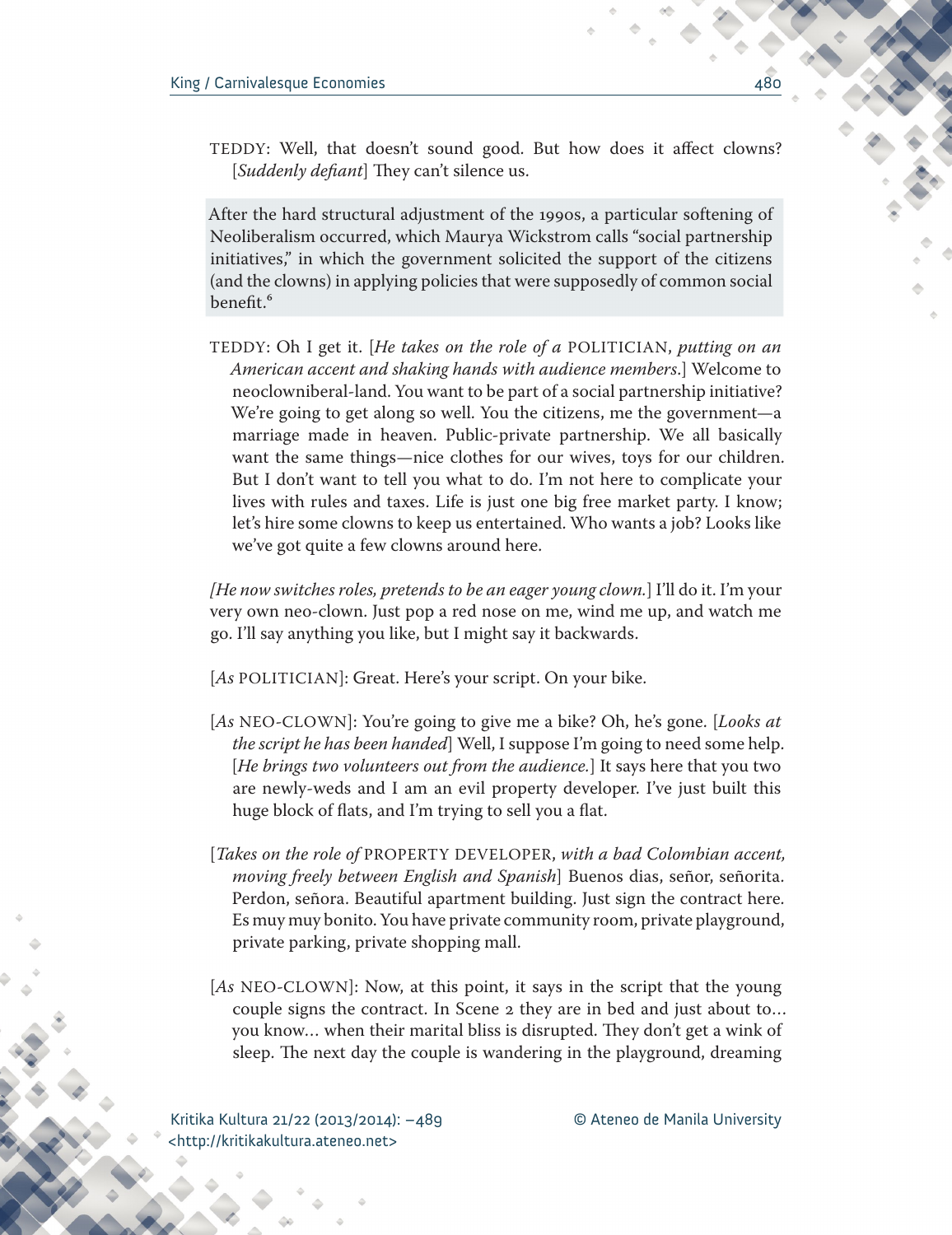of the day when they have their own child to bring here, but their reverie is rudely interrupted by a nefarious character.

- [*Takes on role of* STREET HAWKER]: Señores, que buscan, que quieren? Tengo de todo. Tengo cigarillos, tengo dulces, tengo chicles, tengo gafas, sombreros, relojes. Tengo drogas. Que quieren?
- [*As* NEO-CLOWN]: Here the couple complains that the street hawker is trespassing on private property.
- [*The audience volunteers improvise with Teddy, complaining that this is private space*].
- [*As* STREET HAWKER]: No, señor, esto es espacio público. I can be here if I want.
- [*As* NEO-CLOWN]: In the next scene, they are leaving in their car and they are stopped by a parking attendant.
- [*As* PARKING ATTENDANT]: Excuse me, señor, that will be diez mil pesos, por favor.
- [*As* NEO-CLOWN]: The couple insists that this is their private car park, and they shouldn't have to pay.
- [*As* PARKING ATTENDANT]: No, señor, este parqueadero es público. Diez mil pesos por favor.
- [As NEO-CLOWN]: The couple is at their wit's end so they call their local government office; a caped crusader, "La Defensoría del Espacio Público," comes to their rescue.
- [*As* SUPERHERO GOVERNMENT OFFICIAL]: What exactly is the problem here? [*To the audience members as the young couple explains what has*  happened and shows the contract to the government official who reviews it *and shakes his head.]*
- [*As* SUPERHERO GOVERNMENT OFFICIAL]: They were right. It is public space. You have been tricked. Sorry! You have been fooled [Mock tears] I guess you should have read the contract properly.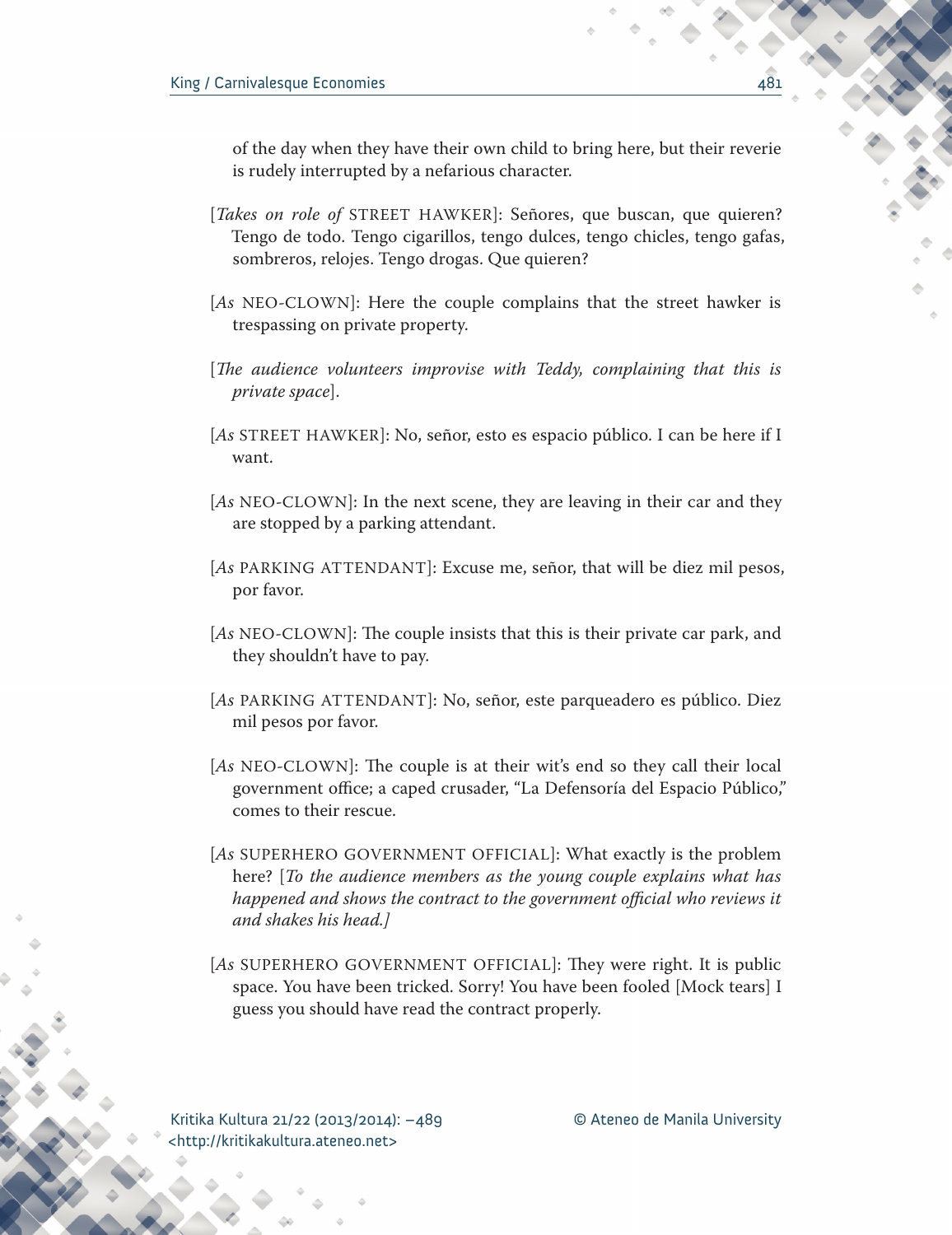[As NEO-CLOWN]: And that's the end. So what's the moral of the story, Ladies and Gentlemen? Know your rights. Understand where the line is between private and public. If you crossed it, that's your own fault.

[*A slide appears on the screen showing six clowns in white overalls, one of whom is carrying a banner with the words "Alcaldia Local" (Mayor's Office)*]

This sketch, called "The Unknown Limit Between Public and Private," was funded by the Defensoría del Espacio Público to educate people about public space, and was performed all over Bogotá by the group Buenavista Social Clown. Judith Segura, director of the group, claims that Buenavista's sketches not only "generated learning about public space, but also constituted a critique of improper behavior in the city: a critique through playfulness." But what kind of critique is being generated "through playfulness?" Who is the object of critique?



Fig. 1: Six members of Buenavista Social Clown, performing the sketch "The Unknown Limit Between Public and Private" in the National Park, Bogotá, 18 Dec 2011. Photo by the author.

TEDDY: A critique? That sounds good, doesn't it? Judith Butler says critique has "self-transformation at its core," and "risks the orderliness of the code itself."7 Pretty radical. But wait…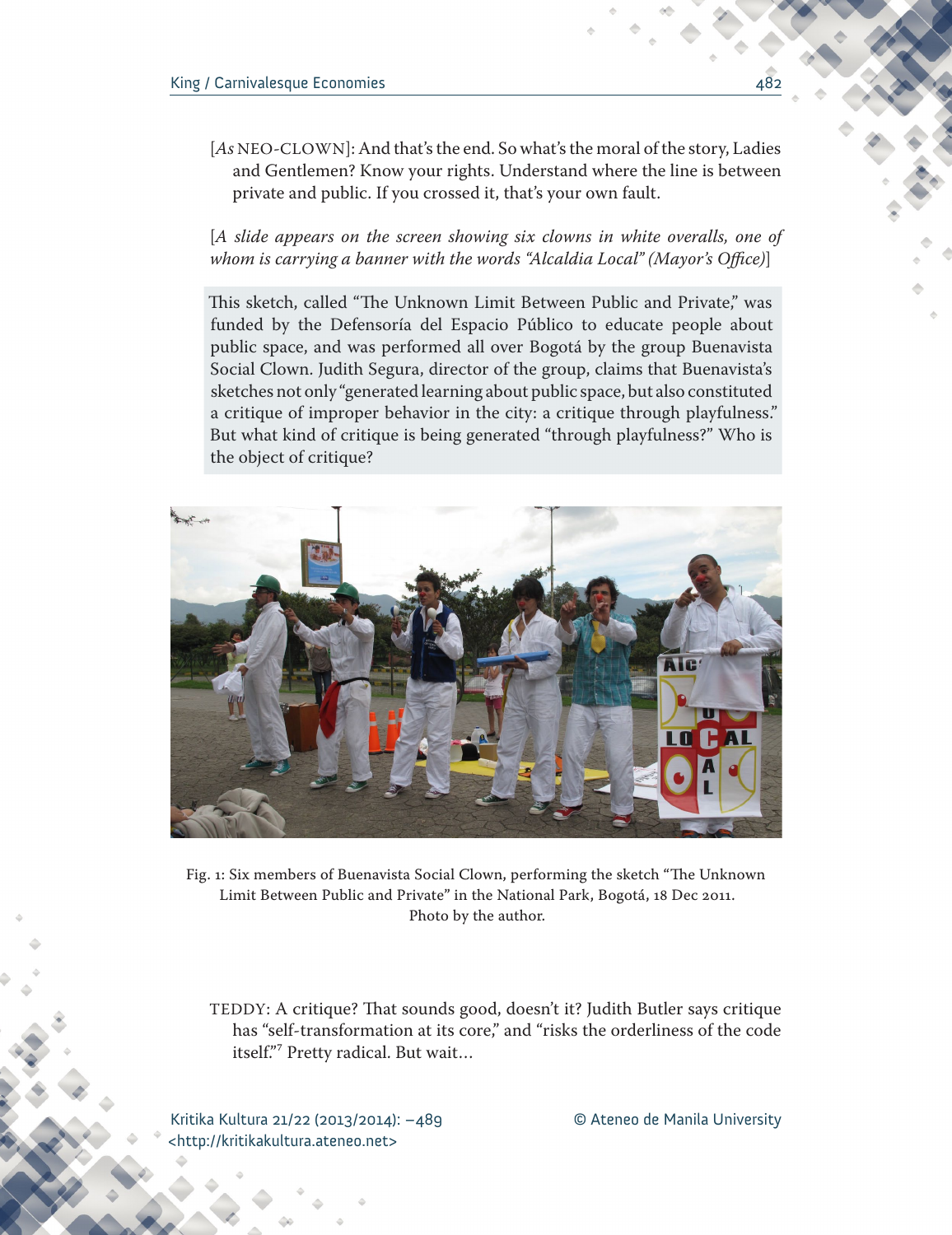Buenavista's sketch teaches us to observe and respect the line between public and private. It implies that line is unassailable and we'd better know exactly where it is in order to avoid tripping over it. Far from risking the orderliness of the code, this performance teaches us how to be good citizens.

*[Teddy looks somber, and reads the next part of the paper as though every word were another nail in his coffin*]. Is this Neoclowniberalism?

This is Neoclowniberalism. Out with the greasepaint and baggy trousers. In with the beautiful, clean Cirque du Soleil imitations, sanitized and subjected to the free market. No more welfare support for clowns. They've had their homes repossessed and now they have to fight it out in the real world: on the street, in hospitals, schools, village halls, university performing arts departments, and other obscure corners, with only a red nose for protection. It's not surprising that they have succumbed to the temptation of the "social partnership initiative," mouthpieces for corporations and states, caught in the deadening embrace of global capitalism, their playful inversions and nonsense exploited to reinscribe boundaries and social divides, under the banner of deregulation, liberalization, and democracy.

TEDDY [*downcast and despondent*]: Is that it? Am I doomed to become a neo-clown? Is there no escape from the all-consuming neoclowniberal monster? This is about clowns. Where's the happy ending?

The Neo-clown is a covert operator, sometimes hiding behind charitable discourses of development and social change. Clowns Without Borders, for example, replicates the characteristically neoliberal rhetoric of humanitarianism of international agencies such as Medecins Sans Frontieres. Their slogan, "no child without a smile," constructs humor as a kind of humanitarian aid that can bring relief to the weak and poor.<sup>8</sup> Maurya Wickstrom critiques humanitarianism as establishing a "divide that separates those who go to do good from those who are the alleged beneficiaries of that effort," thus reinscribing colonial power relations.

TEDDY [*shocked*]: Who would have thought it? Clowns Without Borders part of the Neoclowniberal order?

Another hiding place may be the "social circus," currently in vogue across Latin America, often relying on foreign investment. Circo Ciudad in Bogotá, for example, was founded in 2001 with EU funding amidst romanticized rhetorics of disadvantaged youth from one of Bogotá's most impoverished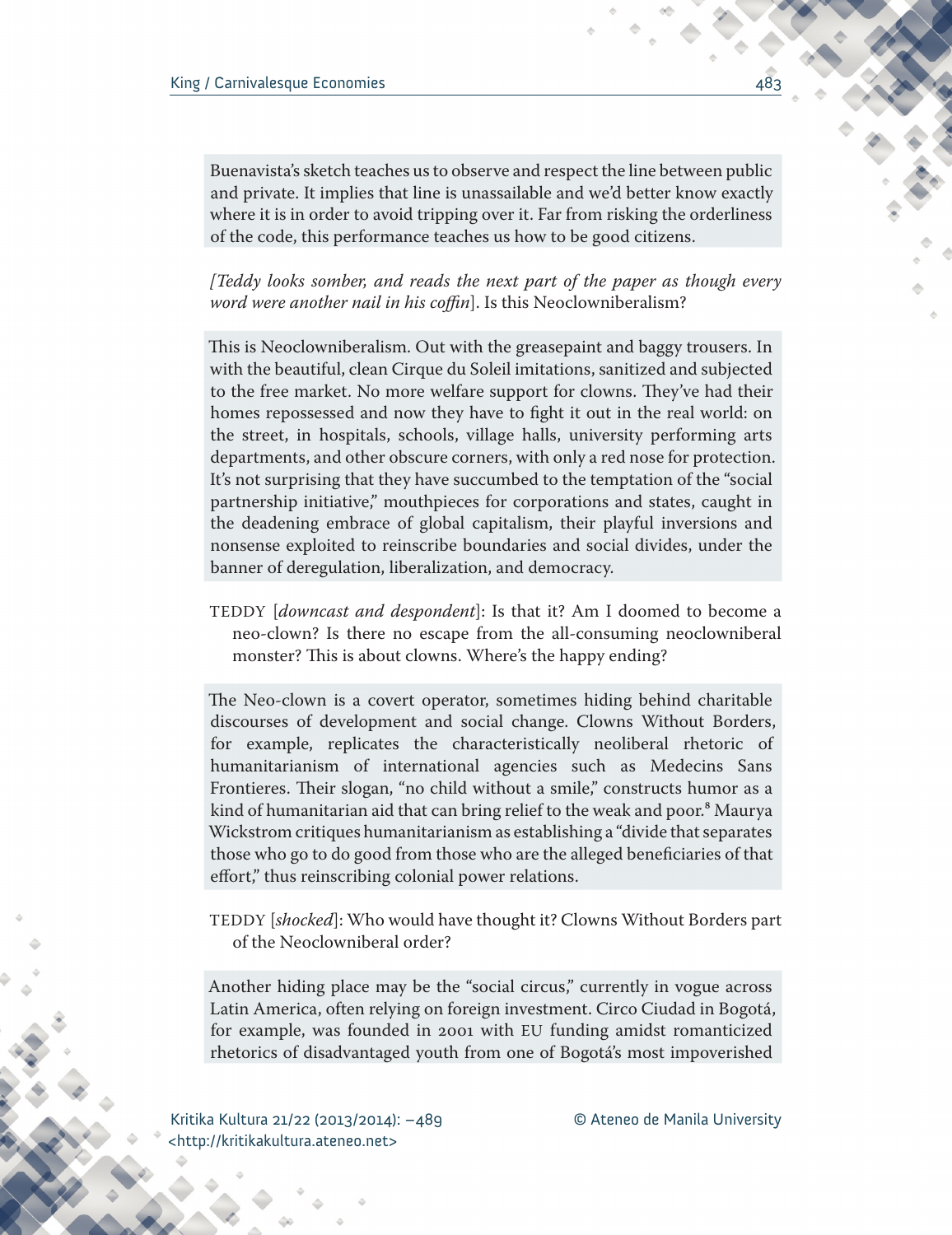neighborhoods overcoming hardship to become polished circus performers. But Circo Ciudad was subject to enormous political pressures used as a pawn by government and local agencies, while the young people, who had been trained as circus artists not as leaders or administrators, were powerless to  $act<sup>9</sup>$ 

In 2012 Lucho Guzman and other clowns from Circo Ciudad teamed up with the American chapter of Clowns Without Borders in what can only be described as an alliance of the global Neo-clowniberal order, to undertake a tour of Risaralda, where they aimed to relieve the plight of the 48,000 internal refugees forcibly displaced due to violence in the department of El Choco (RCN Noticias Pereira).

*[A slide appears showing a group of clowns performing in front of a large audience of children in a school. One of these clowns is recognizably Teddy himself. He looks at it and has a sudden realization].*



**Fig. 2.** Wilmar Guzman, Tim Cunningham, Carlos Andres Niño, Lucho Guzman, and Professor Teddy Love, performing at Jaime Salazar Robledo school, in the neighborhood of Tokio, Pereira, 27 Feb. 2011. Photo by Molly Jaeger.

TEDDY: Wait a moment. [*Pointing at the image*] That's me. I was one of those clowns. I was there! Why am I reading this? I know what happened, I can tell the story. [*He casts the paper aside and excitedly prepares to tell the story*]. So there we were in front of five hundreds kids from a neighborhood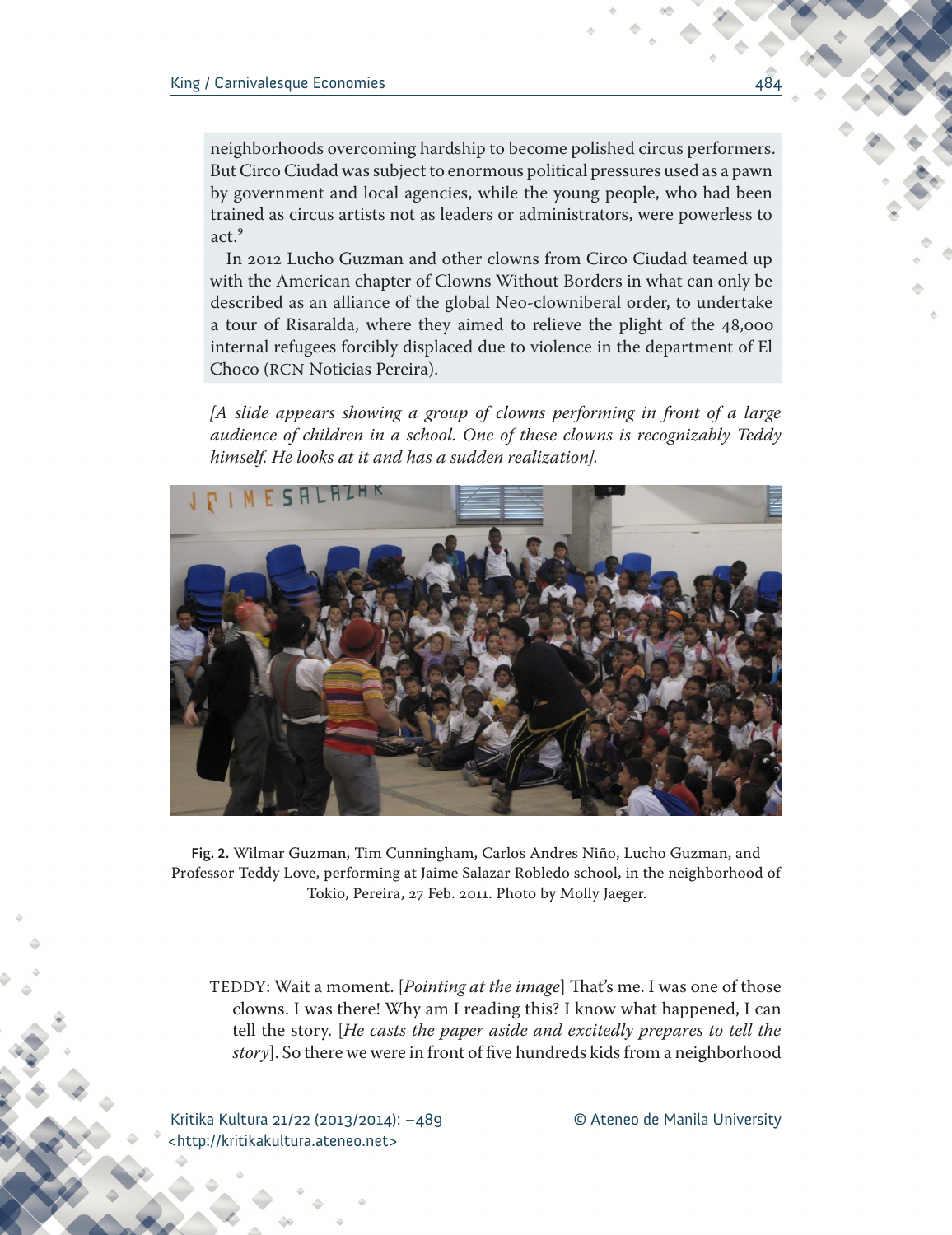called Tokio, which is a kind of ghettoized colony built to house displaced refugees from El Choco. The show had an anti-colonial narrative. I played the authoritarian, oppressive clown, always telling the other clowns what to do. But every time I tried to organize them to do something it would end in chaos with me yelling ESO NO. As always happens, the kids would start to repeat ESO NO back to me in a moment of rebellious mimicry: ESO NO, ESO NO, ESO NO. Well, this performance was just like the others, and we were building towards the denouement where the four buffoonish clowns assemble their bodies into a giant ravenous monster that consumes the evil authoritarian clown. But before we got there, something started happening. The front row started slowly but surely creeping forwards on the floor. It was an Indiana Jones moment, as if the walls were closing in on us. We tried to reestablish our boundaries and it became this kind of territorial struggle. But then they came at us again like a tidal wave, unstoppable, several hundred children taking over our space. We were like helpless swimmers, cast adrift in an ocean of heads, arms reaching up to grab hats, noses, faces, props, phones, anything.

[TEDDY *shows himself in the scene, arms aloft, in apparent submission to the sea of children he is describing*].

We give up trying to continue with the show, and abandon ourselves to this new ending, this new thing of the moment. And it feels strangely right. These children should be able to occupy their own space in whatever way they want. Why should they respect the boundaries that we've set for them, we who don't come from here but from far away? As we pack up to leave, a boy runs up to me, smiling:

- [*As* BOY]: Usted es el payaso que vino acá. [Translating for the audience] You're the clown who came here.
- [*The following scene is played by* TEDDY *as a conversation between himself and the boy.*]
- [As TEDDY]: You're right. I am the clown who came here. To your home. Because I'm a Neo-clown. Because somebody thousands of miles away decided it would be a good idea to pay for me to come here and "relieve" your suffering. Did we do it? Did we relieve your suffering? Did anything change?

[*As* BOY]: Usted es el payaso que vino aca.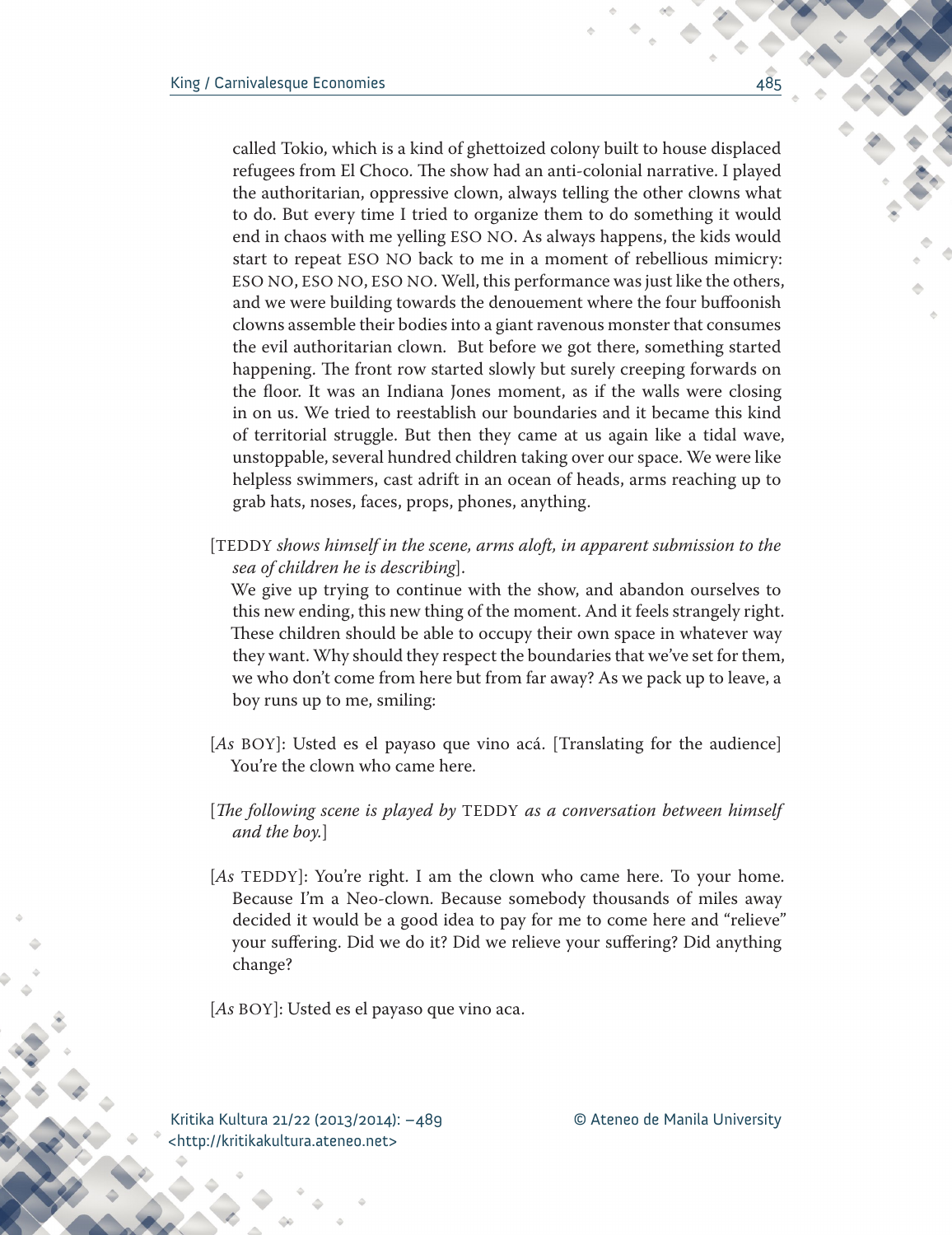- [*As* TEDDY]: Why do you keep saying that? Are you saying nothing has changed? But by crossing over that line and invading our stage you reversed the unequal power relations implicit in our quasi-humanitarian objectives of bringing clowning to "help" others. [*Enthusiastic and somewhat sanctimonious*] The transformation of our show expressed your right to occupy your own space, to break down the boundaries we had placed around you. The reciprocity of the performance was a metaphor for what clowning ought to do: transform the self and put at risk the orderliness of the code. You've read Judith Butler right?
- [*As* BOY]: Usted es el payaso que vino aca.
- [*As* TEDDY]: Stop saying that! But why, what are the power structures that underpin my presence here? What does it mean for me to be here? Was this just another social partnership initiative, another example of Neoclowniberalism?
- [*As* BOY]: Usted es el payaso que vino aca.
- [*As* TEDDY]: And pretty soon I'm going to be the clown who's not here anymore. I'll be over there. I'm the clown who goes away.
- [TEDDY *resumes storyteller mode, speaking to audience*] And by now a whole crowd of children is chanting: "Payaso. Payaso. Payaso." Then it hits me: he didn't say clown: clown, clod, clump, chump. No. He said payaso: Pagliaccio, Pedrolino, Pierrot, Paillasse. In French it means a straw mattress. Straw man. Insubstantial. Blown on the wind. In motion. Temporary, transient, displaced. [*During this whole section* TEDDY *again floats his arms to the sky as he had done before*] My experience of displacement was different from his experience. But something connected us in that moment. Payaso. Paillasse. Blown on the wind. In motion.

[TEDDY s*eems distracted and meditative in this moment, almost as in a trance, seeing something new for the first time. Then he relaxes and sighs.*] Victor, I don't think we can publish this doom and gloom in *Kritika Kultura*. According to this, clowns are not very critical. In fact they're pretty hegemonic. Perhaps we just need to change it. Make it a bit more upbeat. [He has an idea.] I could rewrite it for you. Put the clown's voice back in. I was the payaso who was there, after all. Take that Mockus, for example. Do you really think he was the progenitor of Neoclowniberalism? Of course he wasn't. But it makes a good story. He just couldn't slip that neoliberal net. Even as he tried to be different he couldn't help reproducing the image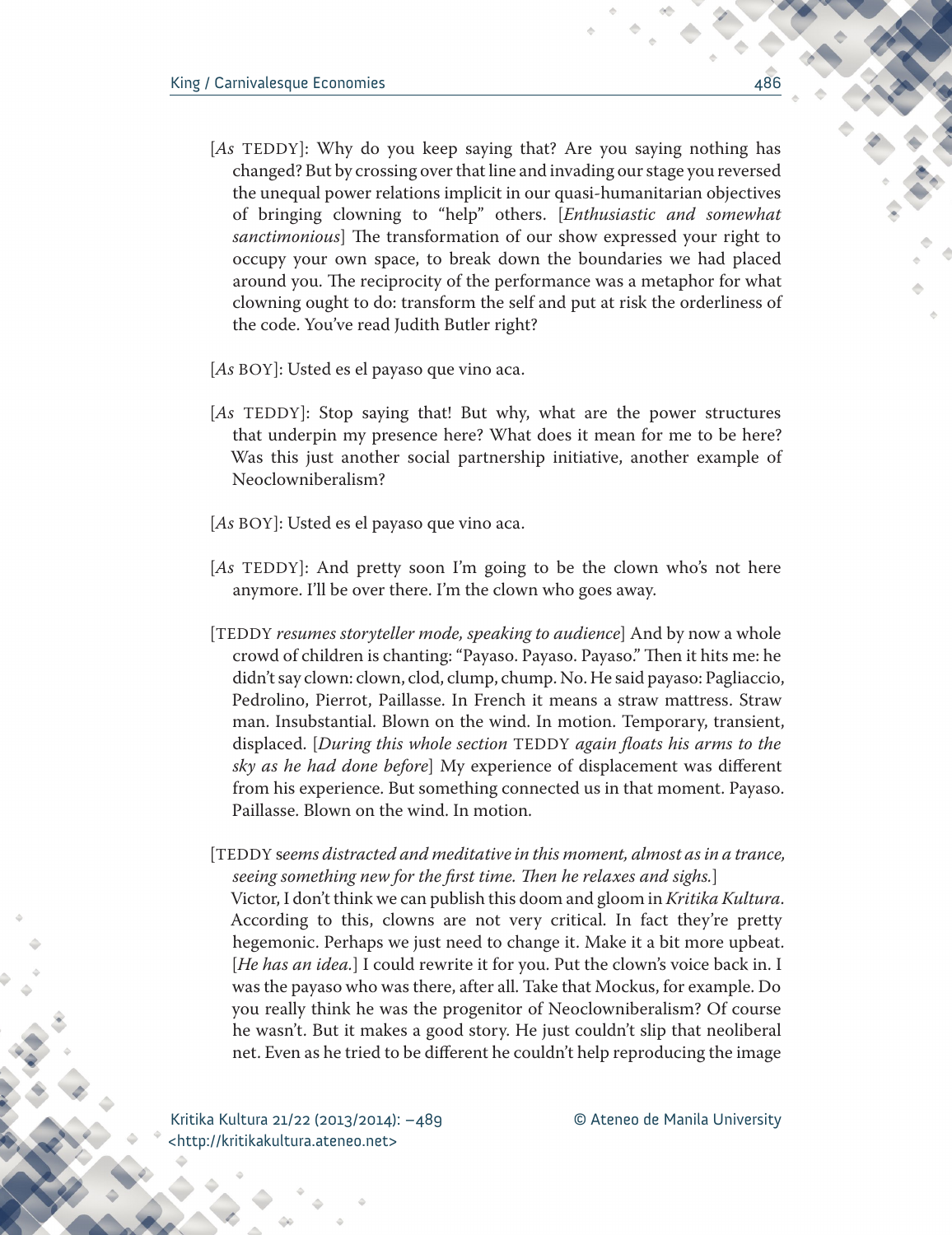of power he was trying to subvert. Isn't that the conundrum we all face? Us clowns? Payasos. Insubstantial. Blown in the wind. In motion. A few years later he ran for president and he was doing really well in the polls but then he started to become strangely incoherent in interviews, and debates, losing the train of his thought. He became a laughingstock. On April 10, 2010, he announced he had Parkinson's disease [Brings up an image of Mockus wearing a tight-fitting superhero outfit with spandex leggings and a cape] I met him once. When I asked him a question his response would seem to veer off on strange incomprehensible tangents, and sometimes he would tail off into confused silence. But somehow he would always bring it back round to answer the question in a surprising, highly abstract way that would only make sense to me much later. A wise fool. Maybe it was madness to ever think a clown could become president. He demonstrated the limits the clown can never cross. But he also demonstrated what clowns are capable of, and he should be acknowledged for that. [*Addressing the image of him on screen]* Mockus! Usted es el payaso que vino aca. And I'm the clown who came here.

## [*Pause as if waiting for something*]

And I think there might be some other clowns waiting to say something to you, so I'll get off and make space for them. Thank you!

[*The audience applauds. Teddy looks slightly embarrassed as he picks up the paper he tossed aside and shuffles off.*]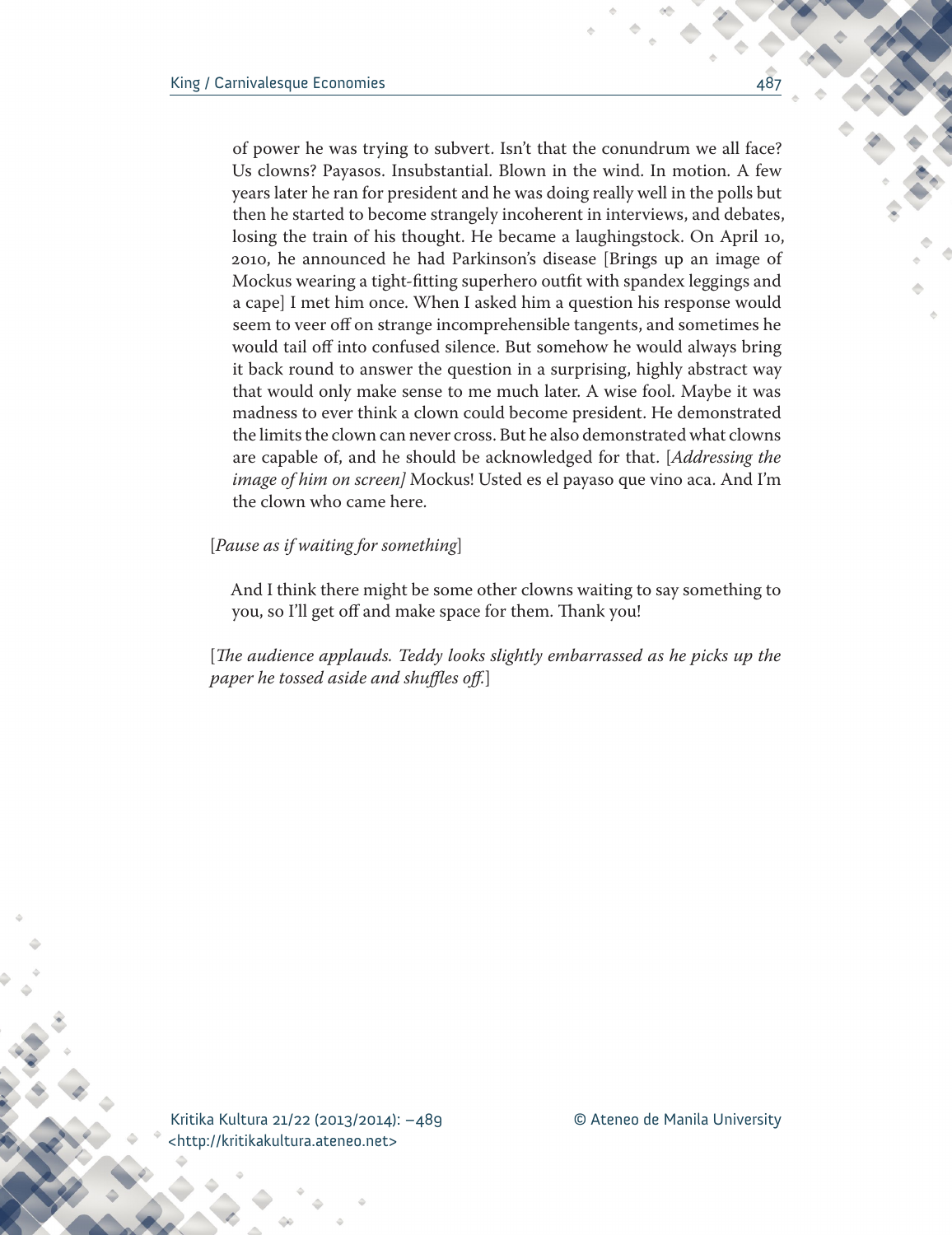## **Notes**

- 1. The video seen here is an extract of Andreas Møl Dalsgaard's documentary, *Cities on Speed: Bogotá Change,* which tells the story of consecutive Bogotá mayors Antanas Mockus and Enrique Peñalosa.
- 2. Joke technique is described by Freud in quasi-mathematical terms, as the process by which ideas, words, or sentences are reduced or compressed into some kind of composite that did not previously exist and yet is instantly recognizable: "condensation accompanied by the formation of a substitute" (19). Later he theorizes that this condensation produces pleasure because the external or internal obstacles that exist to keep such ideas, words, or sentences discrete from one another require a certain psychical expenditure to maintain. The sudden joining of the ideas thus creates a psychical release of tension, a relaxation of effort normally exerted to keep them apart: "this yield of pleasure corresponds to the psychical expenditure that is saved" (118).
- 3. According to official figures, the number of drivers who obeyed the stoplights rose from 26.2% in 1995 to 38% in 1996. In 1996, 76.46% of drivers also respected the zebra crossings. A report states, "What distinguished this campaign was the use of playfulness instead of repression in the enforcement of traffic laws" (Mockus 15).
- 4. Freud divides tendentious (socially purposeful) jokes into four types: obscene, hostile, cynical, and skeptical (94-115). All rely to some extent on pleasure to soften or hide the power behind the jokes, but he says particularly of hostile jokes, that it will "allow us to exploit something ridiculous in our enemy which we could not, on account of obstacles in the way, bring forward openly or consciously; once again, then, the joke *will evade restrictions and open sources of pleasure that have become inaccessible*" (103; emphasis in original).
- 5. William E. Mitchell's *Clowning as Critical Practice* emphasizes the political nature of clowning, its potential to participate in hegemonic discourse as a reinscriptive or a radical influence: "A hegemonic clowning performance may be subversive or conservative; the former when it ridicules culturally accepted practices, persons and ideas, the latter when it ridicules the culturally unacceptable. Both are representations of clowning as critical practice" (24). Mitchell resolves the subversive/conservative dichotomy with a conception of slow drip change, where "heretical, episodic clowning that lampoons established values may persist in the memory as images of difference that continue to challenge the known and the now" (25).
- 6. Maurya Wickstrom argues that "social partnership initiatives" emerged in the early 2000s, "a softening" of the more conservative brand of neoliberalism that were characterized by structural adjustment in the 1990s (6). The notion of such "social partnership initiatives" was that government agencies worked alongside "citizens" as willing accomplices to reduce poverty and improve quality of life for all.